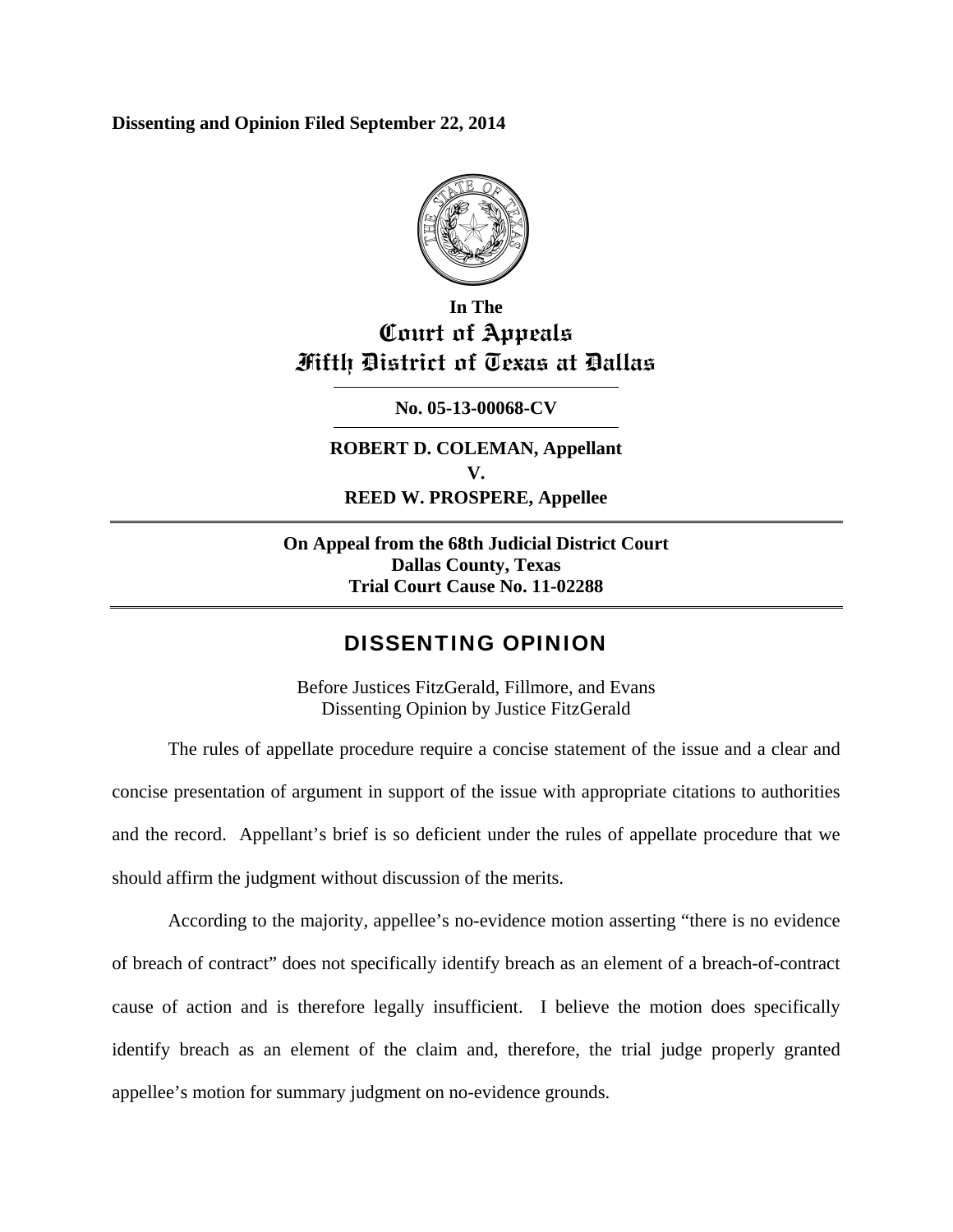#### **BRIEFING DEFICIENCIES**

I disagree with the majority's conclusion that appellant's brief substantially complies with the briefing standards set forth in Texas Rule of Appellate Procedure  $38.1<sup>1</sup>$ 

I will focus on the two areas in which appellant's brief is most notably deficient. The first is the statement of the issues presented. "The brief must state concisely all issues or points presented for review."2 Practically speaking, a proper issue must reveal the question of law that we are called on to answer.<sup>3</sup> Moreover, we may disregard any assignment of error that is multifarious, i.e., that generally attacks a trial court's order with numerous arguments.<sup>4</sup> This is a case in which we should deem appellant's issues multifarious. Here are appellant's issues:

**Issue 1: D's Improper Statements.** Texas law and rules require fair notice for challenges to claims, for affirmative defenses and for counterclaims, and they prohibit conclusory statements, ipse dixit assertions, generality (insufficient specificity), vagueness and loaded contentions. [Appellee's] summary-judgment motion consists of conclusory, ipse dixit, general, vague, loaded statements and fails to provide fair, adequate notice and sufficiently specific grounds. Did the trial court fail to observe Texas law and rules requiring nonconclusory, specific claims challenges, defenses and counterclaims?

**Issue 2: D's Frivolous Perjurious MSJ.** TDRPC Rule 3.01 Comments 2-4, Rule  $8.04(a)(2),(12),(b)$  and the Texas Penal Code prohibit frivolous, perjurious motions in all judicial systems. [Appellee's] Motion for Summary Judgment contained six frivolous, perjurious statements in the Introduction, Undisputed Facts, Exhibit "A," Exhibit "B" and Certificate of Service. Did [appellee's] summary-judgment motion violate TDRPC Rule 3.01, Rule 8.04(a)(2),(12),(b) and or the Texas Penal Code?

**Issue 3: D's Intentional Sham Affidavit.** Texas common law and doctrine indicates that a sham summary-judgment motion or sham affidavit raise a fact issue for a trier of facts to resolve. [Appellee's] MSJ and affidavit in Exhibit "B" are shams as defined by all of the considerations known to be used in sham affidavit analyses and were intentionally fraudulent. Did [appellee's] sham MSJ

<sup>&</sup>lt;sup>1</sup> See TEX. R. APP. P. 38.9 ("[S]ubstantial compliance with this rule is sufficient . . . .").

 $2$  Tex. R. App. P. 38.1(f).

<sup>3</sup> *See Bolling v. Farmers Branch Indep. Sch. Dist.*, 315 S.W.3d 893, 896 (Tex. App.—Dallas 2010, no pet.).

<sup>4</sup> *Rich v. Olah*, 274 S.W.3d 878, 885 (Tex. App.—Dallas 2008, no pet.).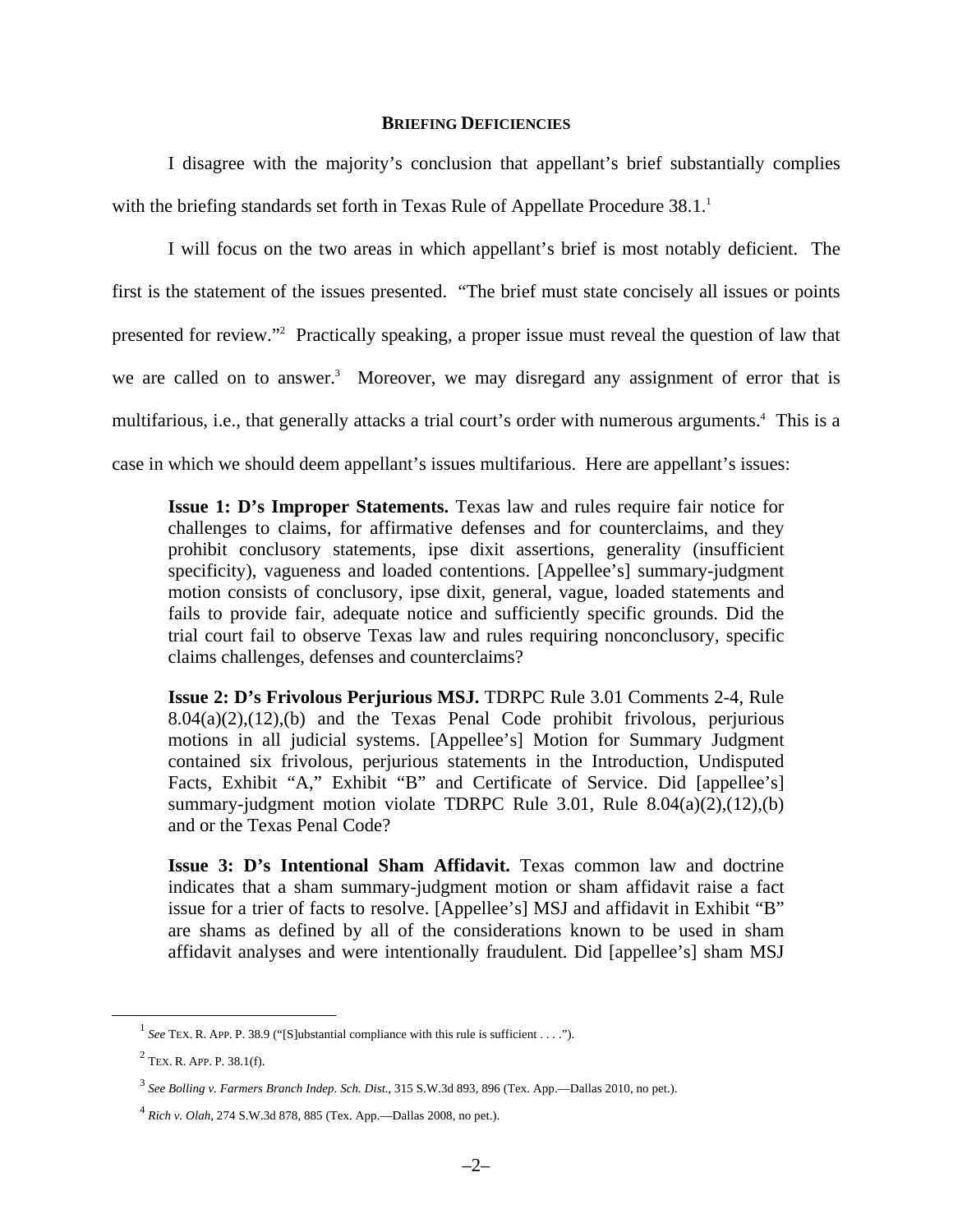and sham affidavit raise a genuine issue of material fact, according to Texas common law and doctrine?

**Issue 4: D's Expert Witness Affidavit.** Texas common law indicates that the affidavit of a witness who is not properly designated may not be used as evidence in a summary judgment context. [Appellee's] summary-judgment motion expertwitness affidavit by Robert Hinton was ipse dixit, conclusory and violated the trial court ruling that [appellee] would not be allowed any substitution of his properly designated 23 witnesses that excluded Mr. Hinton. Did the trial court misapply Texas law and ignore the court's prior ruling?

**Issue 5: D's Ambiguous Contract.** Texas common law allows parol evidence to interpret ambiguous written contracts. [Appellee's] summary-judgment motion Exhibit "A" attorney employment contract with [appellant] dated November 7, 2007, provides evidence of essential elements in [appellant's] claims, and the contract is ambiguous. Did the trial court ignore the contract ambiguity and misapply Texas common law?

**Issue 6: D's MSJ Burdens.** TRCP and Texas common law require [appellee] to satisfy his burdens on his challenges to claims, affirmative defense or rebuttal, and counterclaim. [Appellee's] summary-judgment motion did not disprove any element in [appellant's] claims, did not prove every element of his affirmative defense/rebuttal, did not prove his contract was legal, and did not prove every element of his counterclaim. Did [appellee] fail to satisfy his burdens and violate TRCP and Texas common law?

**Issue 7: D's Affirmative Defense/Rebuttal.** The U.S Constitution Sixth Amendment and federal common law protect [appellant's] right to counsel, and the TRCPs require [appellee] to conclusively prove his affirmative defense or rebuttal. [Appellee] refused to use the successful money-motive (extortion) defense strategy for [appellant's] retrial and deprived him of effective assistance of counsel, and [appellee's] suborning-perjury defense/rebuttal alleged merely conclusory generality. Did [appellee] violate [appellant's] right to counsel, and did [appellee] fail to prove his defense/rebuttal as required?

**Issue 8: D's Contract Fee and Deposit.** Texas Ethics Opinions, ethics rules and common law require a refundable attorney fee to be deposited in a trust account. [Appellee's] contract with [appellant] stated his fee would not be placed or held in a trust account, and [appellee] provided no evidence that the refundable fee was deposited in a trust account. Did [appellee] deposit and hold [appellant's] refundable fee payment in a trust account as required by Texas ethics opinions, rules and law?

**Issue 9: D's Counterclaim.** TRCP rules and Texas common law require [appellee] to conclusively prove each element of his counterclaim of quantum meruit. [Appellee's] conclusory summary-judgment motion failed to prove every element of quantum meruit as a matter of law, and [appellant's] affirmative defenses of illegal contract, unclean hands and offset, negated [appellee's]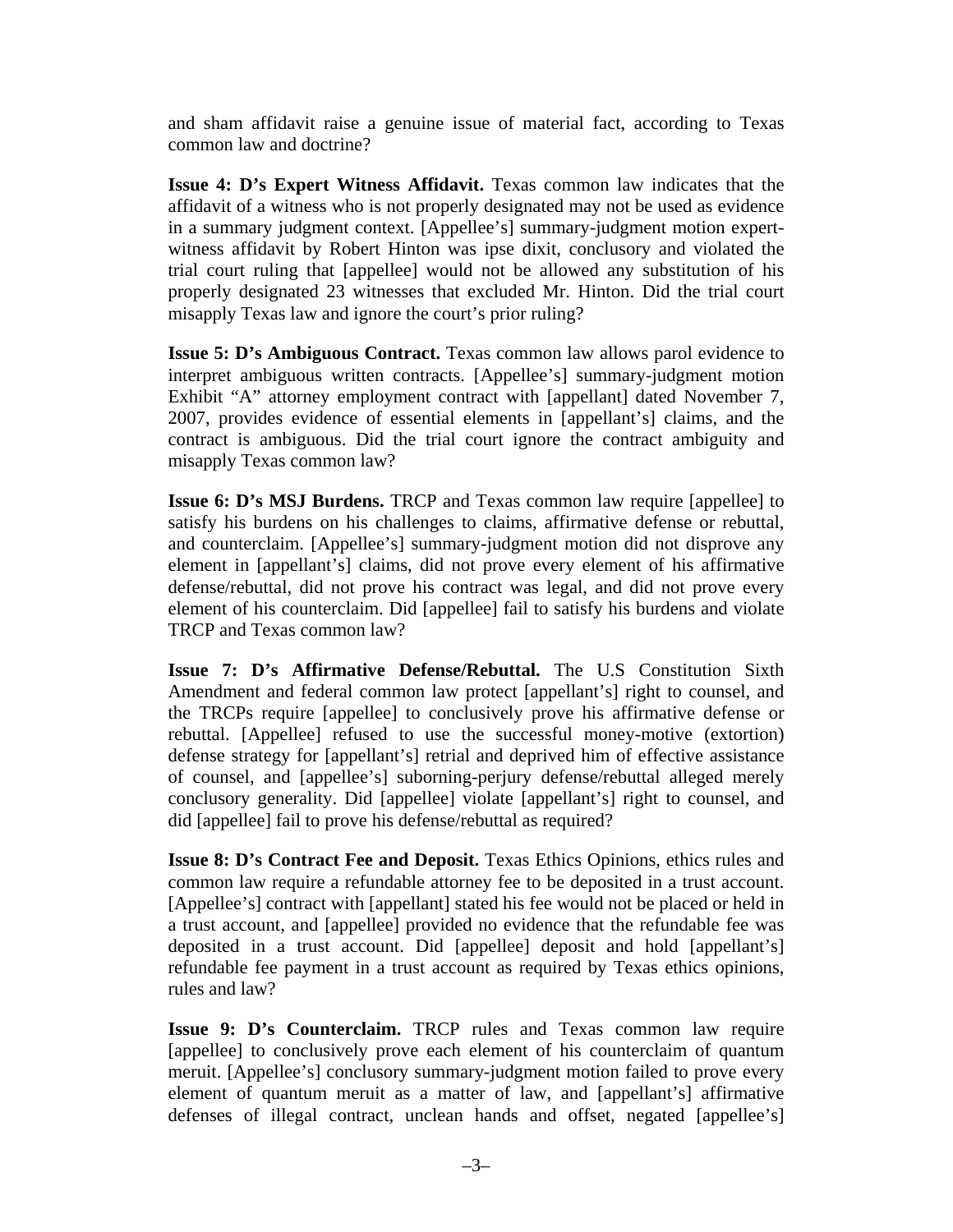counterclaim. Did [appellee] prove his counterclaim and disprove [appellant's] affirmative defenses as required by Texas rules and law?

These issues are not concise. They are barely comprehensible. Most importantly, they do not suffice to raise the issue that actually serves as a basis for the majority's decision appellee's purported failure to identify the specific elements of appellant's claims that lack evidence, as required by Texas Rule of Civil Procedure 166a(i) and caselaw such as *Timpte Industries, Inc. v. Gish*. 5

Appellant's argument—the heart of every appellate brief—is even worse than his statement of the issues. "The brief must contain a clear and concise argument for the contentions made, with appropriate citations to authorities and to the record."<sup>6</sup> "If we must speculate or guess about what contentions are being made, then the brief fails."7 The majority acknowledges some of the ways in which appellant's brief fails to satisfy Rule 38.1(i): the brief is indeed "[r]ambling in argument and jumbl[es] citations, case summaries, and discussion in a chaotic way." But this description does not do full justice to the incoherence of appellant's argument, which sprawls over about forty-four-and-one-half pages of his brief.<sup>8</sup> I will describe only the argument presented in alleged support of appellant's first issue. First, appellant spends over a page on a bare list of citations to twenty authorities (even though they already appear in the Index of Authorities at the front of the brief). Then appellant quotes two sentences from his motion for new trial before presenting more than a page of single-spaced quotations from random cases without applying them to the facts of this case. The four remaining pages of argument under Issue 1 present a random miscellany of legal and factual assertions with only a

 $\frac{1}{5}$  $5$  286 S.W.3d 306 (Tex. 2009).

<sup>6</sup> TEX. R. APP. P. 38.1(i).

<sup>7</sup> *Bolling*, 315 S.W.3d at 896.

<sup>&</sup>lt;sup>8</sup> Another court once aptly observed that "long briefs have a tendency to confuse rather than clarify the points to be passed on by the courts." *Lang v. Harwood*, 145 S.W.2d 945, 947 (Tex. Civ. App.—Waco 1940, no writ).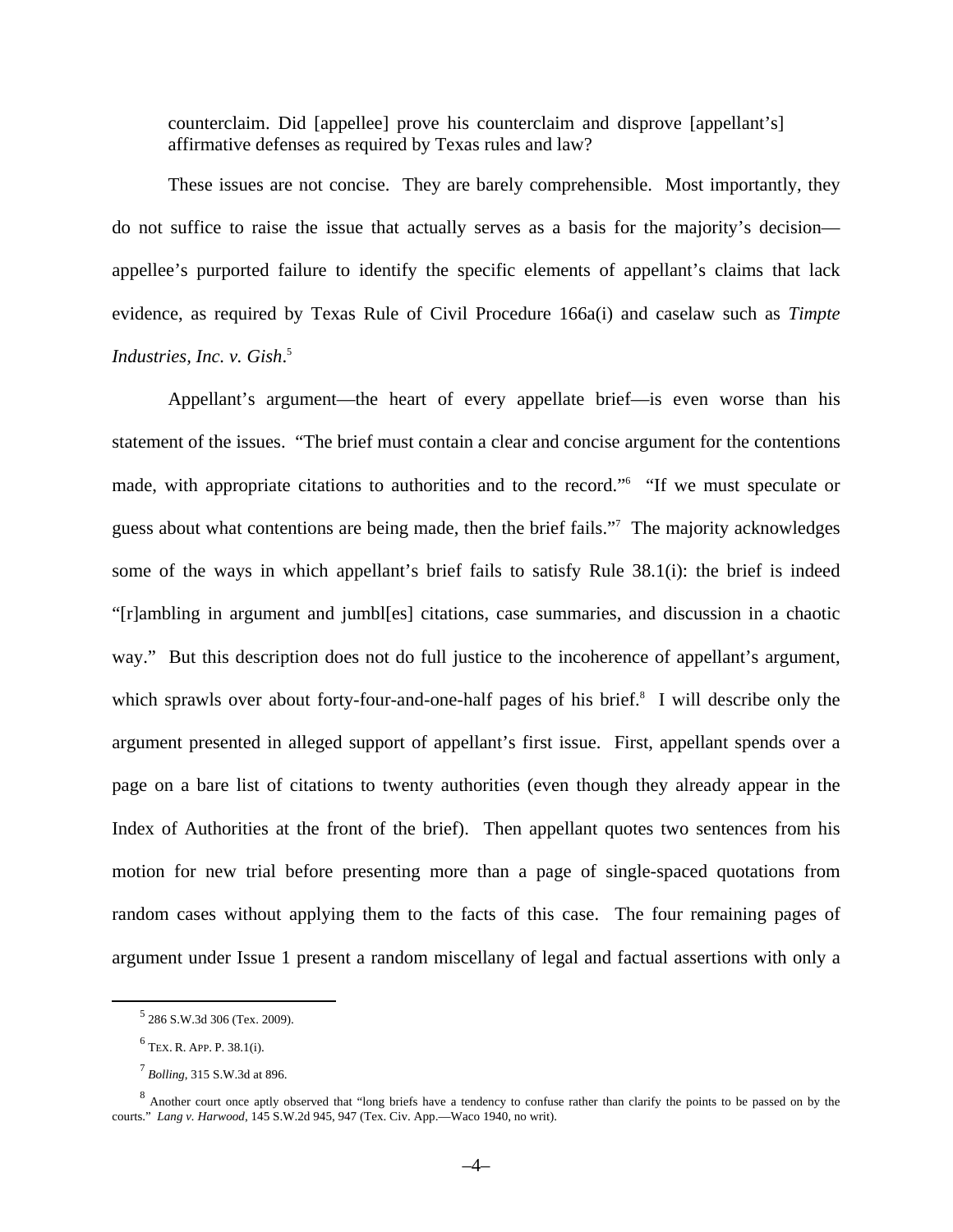light sprinkling of citations to the record. Nothing in these four pages resembles a logical argument based on propositions of law, record-based assertions of fact, and reasoned application of the law to the facts. Much of the argument consists of general complaints about supposedly improper statements in appellee's motion for summary judgment, but these complaints are not supported by record references or appropriate citations to authority.<sup>9</sup>

The majority justifies its decision to address the merits of the appeal despite appellant's deficient brief by referencing the Texas Supreme Court's instruction in *Republic Underwriters Insurance Co. v. Mex-Tex, Inc.* to "construe the Rules of Appellate Procedure reasonably, yet liberally, so that the right to appeal is not lost by imposing requirements not absolutely necessary to effect the purpose of a rule."10 The majority then quotes two isolated sentences from appellant's brief that, it concludes, fairly raise the issue of the sufficiency of appellee's motion for summary judgment.11 But the first requirement of the *Republic Underwriters* dictum is to construe the rules *reasonably*, and, as shown above, appellant's brief is completely deficient under any *reasonable* interpretation of Rule 38.1.

"[B]riefs are meant to acquaint the court with the issues in a case and to present argument that will enable the court to decide the case  $\dots$ . "<sup>12</sup> Because appellant's brief accomplishes neither of those purposes, we should not address the merits of the case. We should hold that appellant waived all issues on appeal and affirm the judgment.

 $\frac{1}{9}$ <sup>9</sup> Appellant cites frequently to a separate twenty-seven page document attached to his brief as an appendix and called "[Appellee] MSJ Improper Statements Analysis." This document amounts to additional briefing in excess of size limitations, and the majority properly ignores it.

<sup>10</sup> *Republic Underwriters Ins. Co. v. Mex-Tex, Inc.*, 150 S.W.3d 423, 427 (Tex. 2004) (internal quotation and footnote omitted).

<sup>&</sup>lt;sup>11</sup> The majority says, "Appellant argues '[Appellee's] MSJ was a conclusory motion and a general no-evidence challenge to [appellant's] case. *Timpte* at 310: "The motion must state the elements as to which there is no evidence."""

<sup>12</sup> TEX. R. APP. P. 38.9.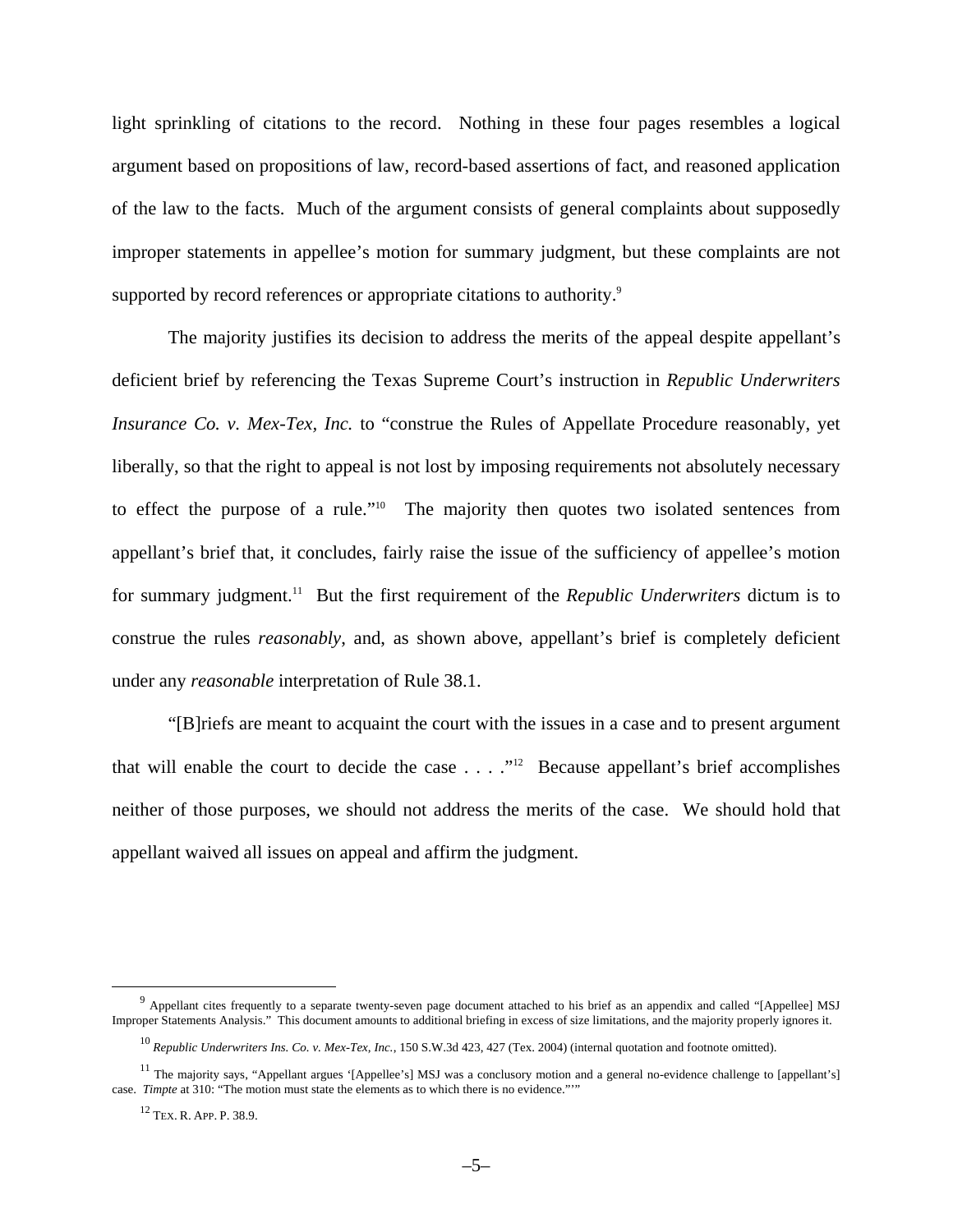#### **NO-EVIDENCE SUMMARY JUDGMENT**

I also disagree with the majority's holding on the merits of appellee's no-evidence motion for summary judgment.<sup>13</sup>

#### **A. The requirements of Rule 166a(i)**

Under Rule 166a(i), appellee was required to "state the elements as to which there is no evidence."14 The purpose of the rule is to give the nonmovant fair notice of the issues the nonmovant must address in order to survive summary judgment.<sup>15</sup> The rule does not require the movant to list all the elements of the cause of action—only the elements that the movant is challenging on no-evidence grounds.<sup>16</sup> For example, we have held that a no-evidence motion was sufficient to challenge proximate cause when it stated simply, "Nor is there any evidence [movant's] construction of the foundation proximately caused [P]laintiff's injuries."<sup>17</sup> The nonmovant then bears the burden of presenting enough evidence to raise a genuine issue of material fact as to each challenged element of the claim. If the nonmovant fails to produce enough evidence to raise a genuine issue of material fact on each challenged element, the trial judge must grant the no-evidence motion for summary judgment.<sup>18</sup>

### **B. Analysis of appellee's no-evidence motion**

The majority does not quote appellee's no-evidence motion for summary judgment or place it in proper context. The majority addresses the motion as follows:

<sup>&</sup>lt;sup>13</sup> By way of background, appellee asserted in his motion for summary judgment that appellant had twice been convicted of felony sex offenses involving child victims before retaining appellee to defend him against a new sex offense involving a child victim. In his summaryjudgment motion, appellee averred, "[Appellant] changed significant details regarding the allegations after retaining [appellee] as counsel and while being interviewed for the purposes of a polygraph exam. [Appellant's] acknowledging certain conduct on his part excluded the ability to use certain defenses. [Appellee] could not legally pursue defenses desired by [appellant] in this case because of the admissions of appellant." According to appellee, appellant refused to cooperate in his defense and the parties' relationship so deteriorated that appellee had to withdraw from the representation.

<sup>14</sup> TEX. R. CIV. P. 166a(i).

<sup>15</sup> *Timpte Indus.*, 286 S.W.3d at 311.

<sup>16</sup> *Driskill v. Ford Motor Co.*, 269 S.W.3d 199, 203 (Tex. App.—Texarkana 2008, no pet.).

<sup>17</sup> *Yost v. Jered Custom Homes*, 399 S.W.3d 653, 660 (Tex. App.—Dallas 2013, no pet.).

<sup>18</sup> *See Gold's Gym Franchising LLC v. Brewer*, 400 S.W.3d 156, 160 (Tex. App.—Dallas 2013, no pet.).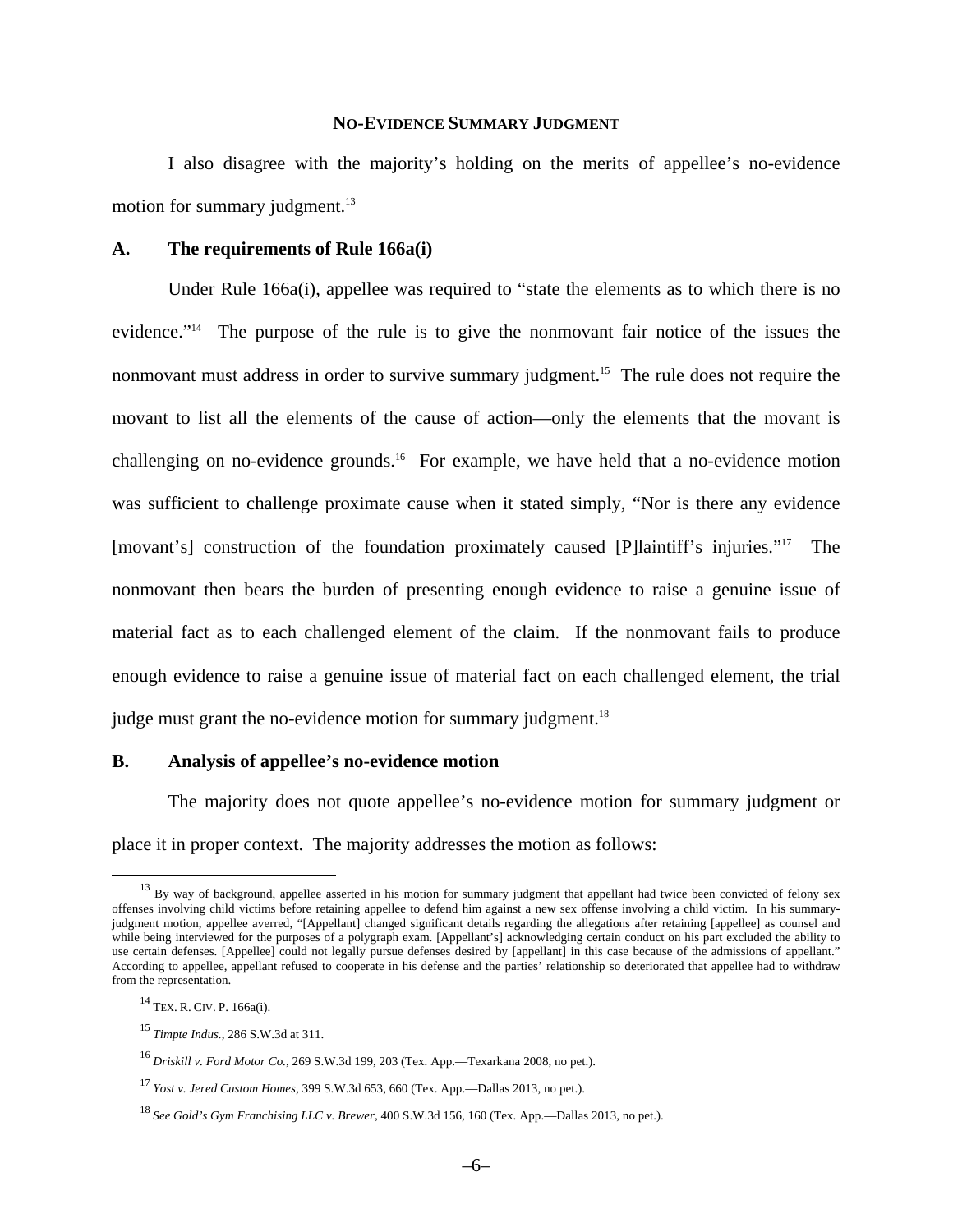*Appellee's summary judgment motion generally asserts that appellant's claims for breach of contract*, deceptive trade practices, and intentional infliction of emotional distress *are not supported by any "credible evidence." Appellee's motion restates the name of each cause of action but fails to challenge or even mention a single element of any of these claims as to which there is no evidence*. Accordingly, appellee's noevidence grounds for summary judgment are legally insufficient to support the trial court's summary judgment. *See Timpte Indus., Inc.*, 286 S.W.3d at 310.

(Emphases added).

In the interest of accuracy, I quote the language from the appellee's motion. Appellee's

motion for summary judgment contains the heading "ARGUMENT AND AUTHORITIES,"

under which appears the following paragraph:

7. **There is no evidence of Breach of Contract** -[Appellant's] cause of action for Breach of Contract against [appellee] is not supported by any credible evidence. [Appellee] did not engage in Breach of Contract and any failing of the contract was the result of conduct on the part of [appellant] as evidenced by the Affidavit of [appellee] attached hereto as Exhibit "B" and incorporated for reference herein.

For clarity, I divide the paragraph into separate sentences:

- 1. There is no evidence of Breach of Contract.
- 2. [Appellant's] cause of action for Breach of Contract against [appellee] is not supported by any credible evidence.
- 3. [Appellee] did not engage in Breach of Contract and any failing of the contract was the result of conduct on the part of [appellant] as evidenced by the Affidavit of [appellee] attached hereto as Exhibit "B" and incorporated for reference herein.

Let me be clear. If the paragraph under review in the no-evidence motion *asserted only*

that appellant's cause of action for breach of contract against appellee is not supported by any credible evidence, I would conclude it is insufficient. The fundamental flaw in the majority's holding is that it addresses only the second sentence above while ignoring the balance of the paragraph. We are obligated to consider the entire paragraph.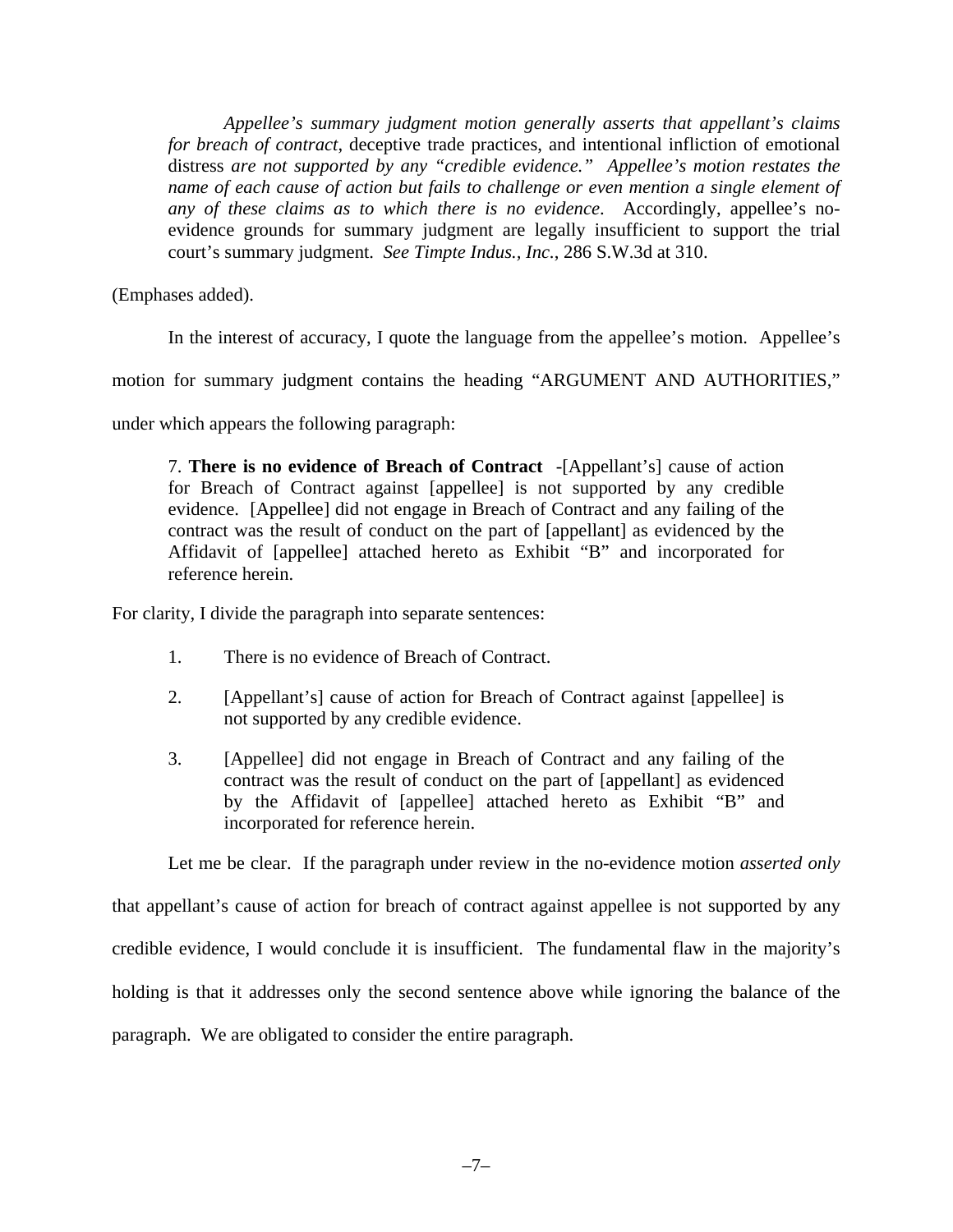In our analysis we begin with the elements of a cause of action for breach of contract, which are: (1) a contract existed between the parties; (2) the contract created duties; (3) *the defendant breached the contract*; and (4) the plaintiff sustained damages.<sup>19</sup>

The first sentence of the relevant quoted paragraph specifies which element was under attack—the element of breach of contract. Why? Because a party may properly challenge the *element of breach* in a breach-of-contract case by filing a no-evidence motion asserting there is no evidence of breach of contract. Appellee's motion makes this assertion. If the majority is requiring the motion to assert there is no evidence of breach as opposed to breach of contract, a complete analysis with supporting authority should accompany such a holding. I believe the record speaks for itself. The plain language of the first sentence not only shows the majority inaccurately characterizes the motion,<sup>20</sup> but also clearly refutes the majority's holding.<sup>21</sup>

The second sentence refers to appellant's cause of action for breach of contract and the lack of any credible evidence to support it. If this sentence were the sum total of appellee's motion, a dissent on the merits would not be necessary. This sentence, however, poses a formidable problem for the majority for a different reason: it clearly demonstrates appellee's awareness of the difference between a cause of action and an element of that cause of action.

If "Breach of Contract" in the first sentence really means "cause of action for Breach of Contract," why does appellee use the phrase "*cause of action for* Breach of Contract" in the second sentence? That is both inconsistent and redundant. If "Breach of Contract" in the first

 <sup>19</sup> *Nat'l Health Res. Corp. v. TBF Fin., LLC*, 429 S.W.3d 125, 131 (Tex. App.—Dallas 2014, no pet.); *Cadle Co. v. Castle*, 913 S.W.2d 627, 631 (Tex. App.—Dallas 1994, writ denied) (en banc).

 $20$  The breach element and the name of the cause of action, that is, breach of contract, are identical. But that should pose no problem because as the reader can readily see, when appellee intends to refer to the breach of contract as a cause of action, appellee does so, as in the second sentence, but not in the first sentence. In addition, given the identity of names—breach of contract—surely the majority would not deem it reasonable to arbitrarily conclude the motion, particularly the first sentence, referred only to the cause of action, not the element of breach, particularly without attributing a reason therefor.

<sup>&</sup>lt;sup>21</sup> Further, nowhere in this first sentence does the motion assert the breach of contract is not supported by any credible evidence; to the contrary, the first sentence states there is no evidence of breach of contract. The majority does not even suggest how it interprets this language to mean the motion "restates the name of the cause of action."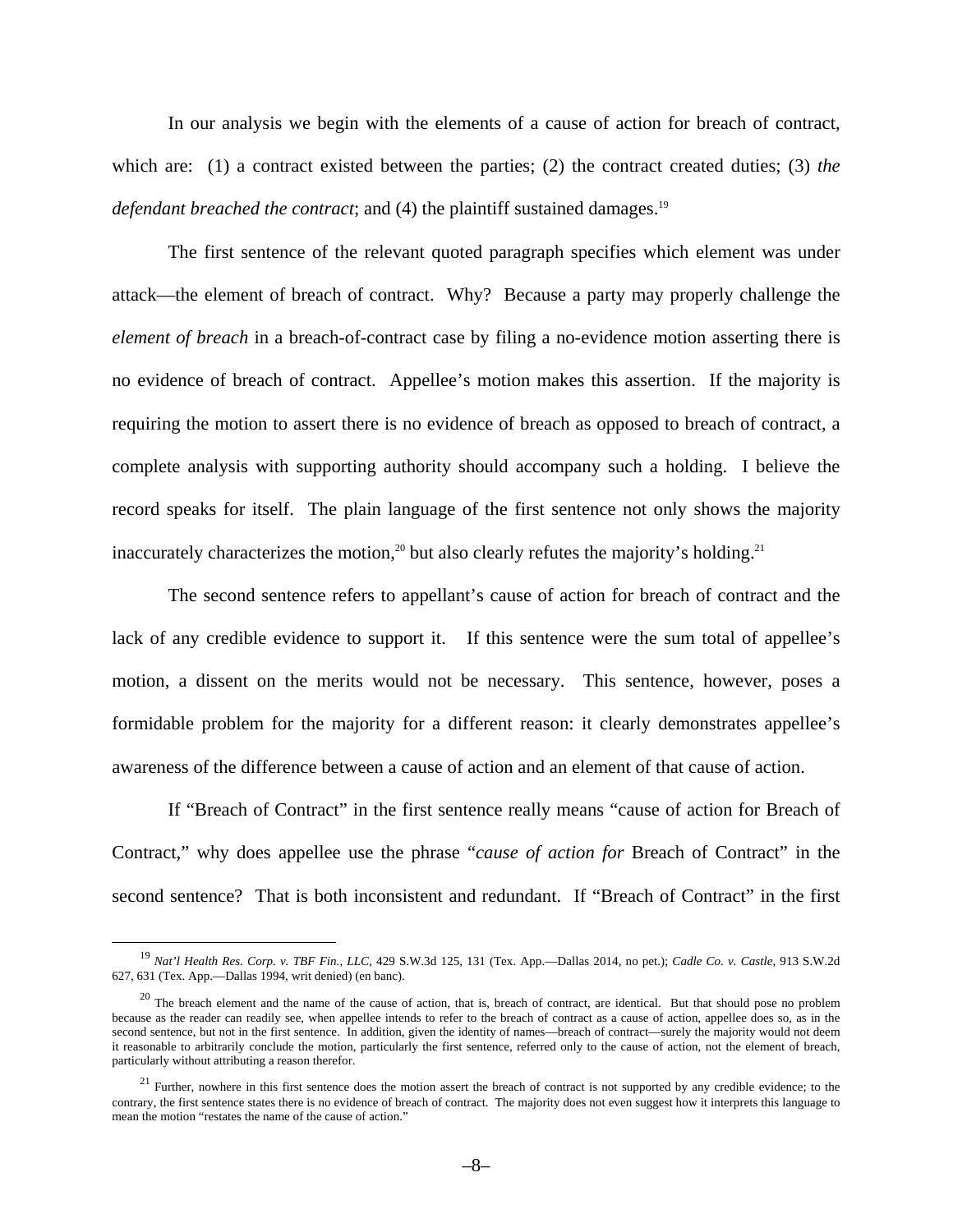sentence really means "cause of action for Breach of Contract," would not appellee have said "Breach of Contract" in the second sentence just as he does in the first sentence? But appellee asserts breach of contract in the first sentence to mean the element of the cause of action, and appellee asserts cause of action for breach of contract in the second sentence to mean the cause of action for breach of contract. Thus, while the second sentence may be legally insufficient by itself to identify an element, it is instructive in differentiating between element and cause of action.

The third sentence also identifies the element of breach. The third sentence reads: "[Appellee] did not engage in Breach of Contract and any failing of the contract was the result of conduct on the part of [appellant] as evidenced by the Affidavit of [appellee] attached hereto as Exhibit 'B' and incorporated for reference herein."

This sentence identifies a specific *element*, breach, by focusing on the conduct of appellee and appellant. Nowhere in this sentence does the motion refer to a cause of action. The third sentence stresses *appellee did not engage in breach of contract* but appellant did. The sentence turns on the words "engage" and "conduct." In other words, the sentence first asserts appellee did not engage in any conduct breaching the contract. It then asserts it was *appellant's conduct* that caused "any failing of the contract," emphasizing that appellant, not appellee, breached the contract and that appellant was the sole cause of the breach. The third sentence also demonstrates the motion distinguished between a cause of action for breach of contract and the specific element of breach of contract.

Appellee's motion is comparable to the one in *In re D.W.G.*<sup>22</sup> The appellee in that case filed a no-evidence motion for summary judgment challenging the appellant's affirmative defense of res judicata, and the appellee's motion simply stated "'there is not a "prior final

 $22$  391 S.W.3d 154 (Tex. App.—San Antonio 2012, no pet.).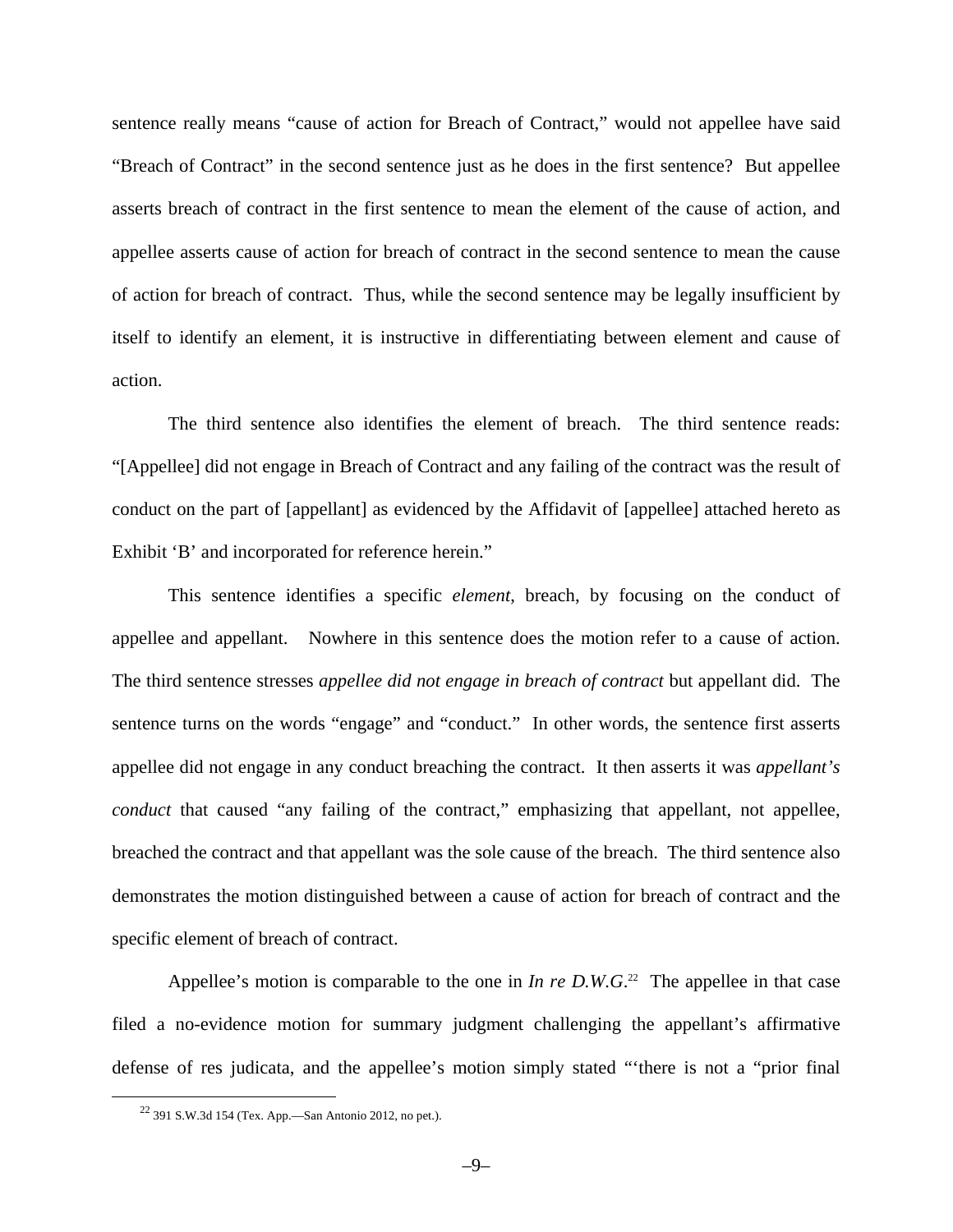judgment on the merits by a court of competent jurisdiction" because prior to January 1, 1974, this remedy did not exist.'"23 The court of appeals held that this was sufficient to attack one, if not two, elements of the res judicata defense.<sup>24</sup> In this case, by the same token, appellee's assertions "There is no evidence of Breach of Contract" and "[Appellee] did not engage in Breach of Contract" were sufficient to challenge the breach element of appellant's breach-ofcontract claim. This case is not one in which the movant completely failed to specify any element that was lacking in evidentiary support.<sup>25</sup> Appellee did specify the element he was challenging. If appellant found appellee's motion unclear or ambiguous as to which element he was challenging, appellant had to object in order to preserve error.<sup>26</sup> He did not and thus may not be heard to complain on appeal.

For these reasons, I disagree with the majority's conclusion that appellee failed to present a sufficient no-evidence challenge to appellant's breach-of-contract claim. Because appellant adduced no evidence that appellee breached the contract, the take-nothing judgment should be affirmed as to appellant's breach-of-contract claim.27

 $27$  The same analysis applies to appellant's other two claims as well. In his motion, appellee challenged appellant's DTPA claim as follows:

**There is no evidence of Deceptive Trade Practices** – [Appellant's] cause of action for [appellee] allegedly violating the Texas Deceptive Trade Practices Act is not supported by any credible evidence.

Appellee challenged appellant's claim for intentional infliction of emotional distress as follows:

**There is no evidence of Intentional Infliction of Emotional Distress** – [Appellant's] cause of action for Intentional Infliction of Emotional Distress is not supported by any credible evidence.

 <sup>23</sup> *Id*. at 166.

<sup>24</sup> *Id*.

<sup>25</sup> *See Jose Fuentes Co., Inc. v. Alfaro*, 418 S.W.3d 280, 287–88 (Tex. App.—Dallas 2013, pet. filed) (en banc) (concluding nonmovant was not required to object in trial court in order to argue on appeal that no-evidence motion failed to specify the element or elements being challenged).

<sup>26</sup> *Crocker v. Paulyne's Nursing Home, Inc.*, 95 S.W.3d 416, 420 (Tex. App.—Dallas 2002, no pet.).

The elements of a DTPA claim are (1) the plaintiff was a consumer of the defendant's goods or services, (2) the defendant engaged in a deceptive trade practice listed in the statute, (3) producing cause, and (4) actual damages. By the bold-faced language in his motion, appellee adequately challenged the evidence in support of the second element of the claim. Because appellant adduced no evidence that appellee violated the DTPA, the take-nothing judgment should be affirmed as to appellant's DTPA claim.

The elements of the claim are (1) the defendant acted intentionally or recklessly, (2) the defendant committed extreme and outrageous conduct, (3) the conduct caused the plaintiff to suffer emotional distress, and (4) the emotional distress was severe. By the bold-faced language in his motion, appellee adequately challenged the first three elements of appellant's claim. Because appellant adduced no evidence in support of those elements, the take-nothing judgment should be affirmed as to appellant's claim for intentional infliction of emotional distress.